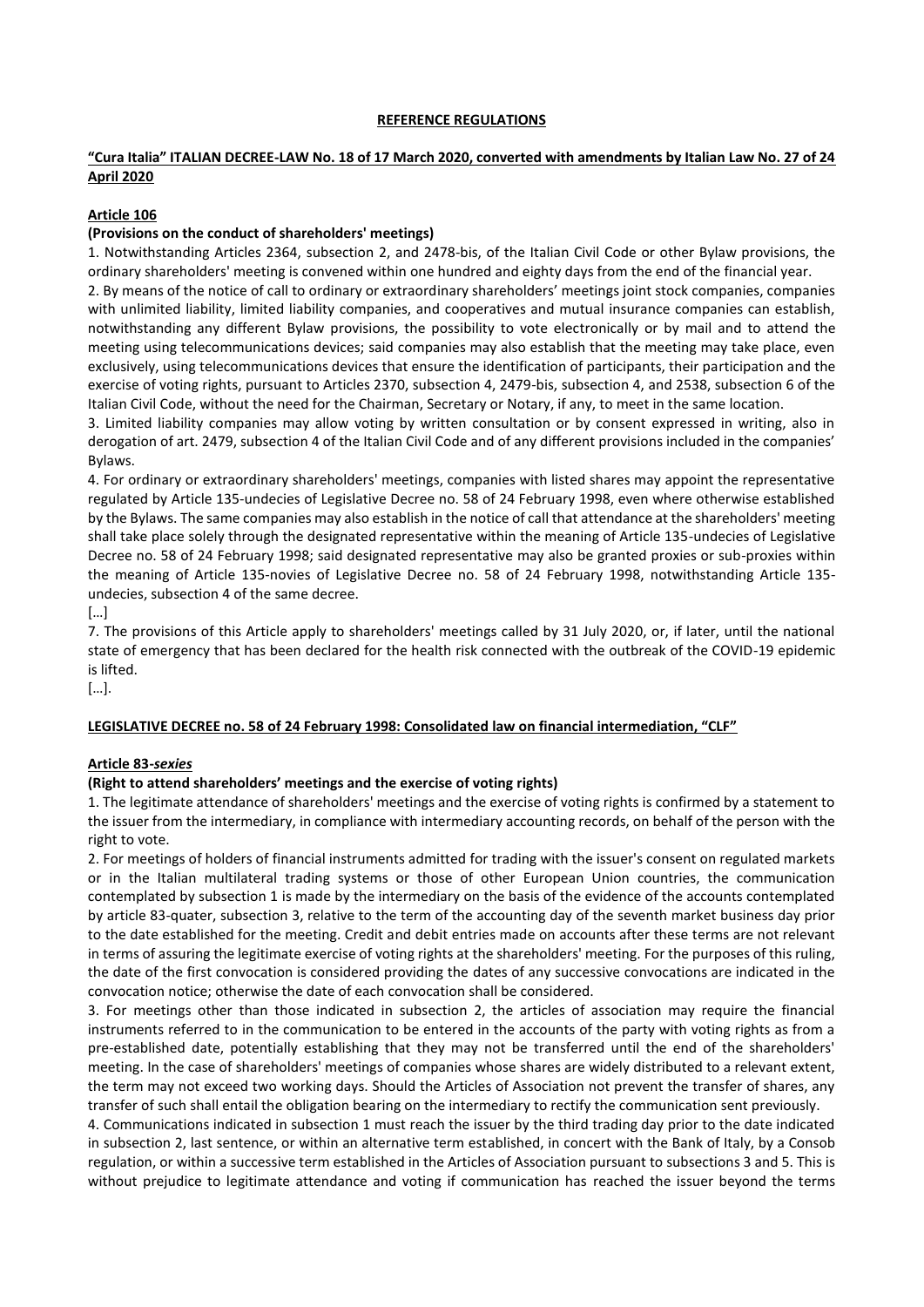specified in this subsection, providing it has been received before the start of the works of the meeting works held pursuant to single convocation.

5. Subsections 1, 3 and 4 apply to the meetings of holders of financial instruments issued by cooperative companies. With reference to meetings of holders of financial instruments admitted for trading, with the consent of the issuer, on regulated markets or Italian multilateral trading systems or those of other countries of the European Union, the terms pursuant to subsection 3 cannot exceed two working days.

# **Article 125-***bis*

# **(Notice of call to Shareholders' Meeting)**

1. The shareholders' meeting is convened by notice published on the company's website within thirty days of the date of the meeting and by other means and within the terms established by Consob with regulation issued in accordance with article 113-ter, subsection 3, including the publication in extract form in the daily newspapers.

2. For shareholders' meetings called to appoint, by means of list voting, members of the board of directors and internal control bodies, the time limit for publication of the notice of call shall be at least forty days prior to the date of the meeting.

3. For shareholders' meetings envisaged in Articles 2446, 2447 and 2448 of the Civil Code, the time limit indicated in subsection 1 shall become at least twenty-one days prior to the date of the meeting.

4. The notice of call shall contain:

a) the indication of the day, time and place of the meeting and the list of matters on the agenda;

b) a clear, precise description of the procedures to be applied in order to attend and vote at the shareholders' meeting, including information concerning:

1) the terms for exercising the right to raise questions prior to the meeting and the right to have additional items placed on the agenda or to present further proposals on items already on the agenda and, also by reference to the company's website, any additional methods by which to exercise these rights;

2) the procedure for the exercise of the vote by proxy and, in particular, the methods for collecting the forms that can be used, optionally, for voting by proxy and the methods, including electronic methods, for communicating any notification of voting by proxy;

3) the procedure for the conferral of proxy to the party appointed by the company in accordance with article 135-undecies, with the specification that the power of proxy shall have no effect for proposals for which no voting instructions have been given;

4) the procedures for voting by correspondence or using electronic means, if envisaged by the Articles of Association;

c) the date specified in article 83-sexies, subsection 2, with the specification that those who become holders of shares only after that date shall not have the right to attend and vote at the shareholders' meeting;

d) the terms and conditions for collecting the full text of the proposed resolutions, together with the explanatory reports and documents to be submitted to the shareholders' meeting;

d-bis) the terms and conditions for presenting lists to elect the members of the board of directors and minority members of the board of auditors or the supervisory board;

e) the address of the website specified in article 125-quater;

f) the other information which must be indicated in the notice calling the meeting pursuant to other provisions.

### **Article 126-***bis*

### **(Integration of the agenda of the shareholders' meeting and presentation of new proposed resolution)**

1. Shareholders, who individually or jointly account for one fortieth of the share capital may ask, within ten days of publication of the notice calling the shareholders' meeting, or within five days in the event of calling the meeting in accordance with article 125-bis, subsection 3 or article 104, subsection 2, for the integration of the list of items on the agenda, specifying in the request, the additional items they propose or presenting proposed resolution on items already on the agenda. The requests, together with the certificate attesting ownership of the share, are presented in writing, by correspondence or electronically, in compliance with any requirements strictly necessary for the identification of the applicants indicated by the company. Those with voting rights may individually present proposed resolutions in the shareholders' meeting. For cooperative companies the amount of the capital is determined by the statutes also in derogation of article 135.

2. Integrations to the agenda or the presentation of further proposed resolutions on items already on the agenda, in accordance with subsection 1, are disclosed in the same ways as prescribed for the publication of the notice calling the meeting, at least fifteen days prior to the date scheduled for the shareholders' meeting. Additional proposed resolutions on items already on the agenda are made available to the public in the ways pursuant to article 125-ter, subsection 1, at the same time as publishing news of the presentation. Terms are reduced to seven days in the case of shareholders'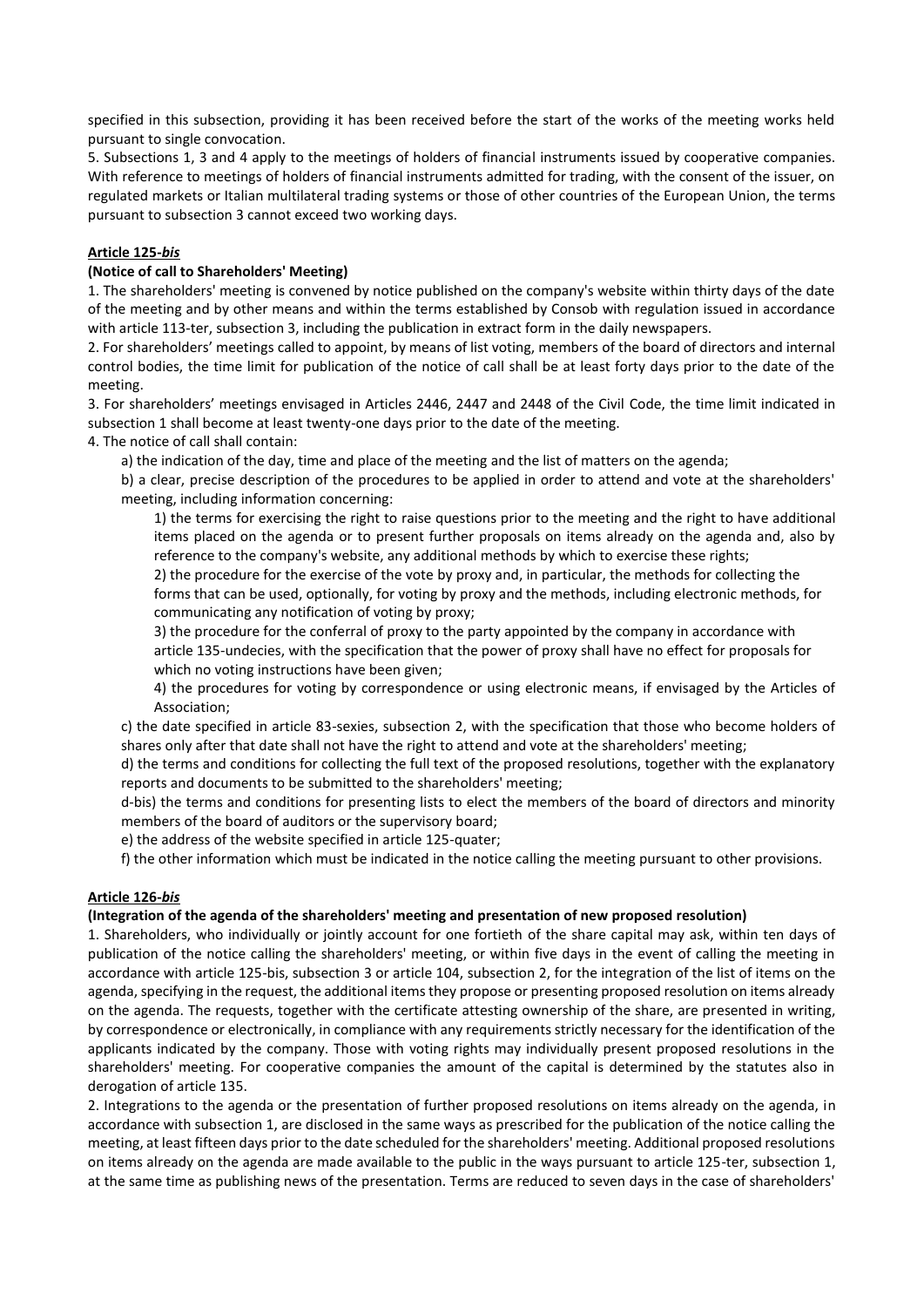meetings called in accordance with article 104, subsection 2 or in the case of a shareholders' meeting convened in accordance with article 125-bis, subsection 3.

3. The agenda cannot be supplemented with items on which, in accordance with the law, the shareholders' meeting resolved on proposal of the administrative body or on the basis of a project or report prepared by it, other than those specified under article 125-ter, subsection 1.

4. Shareholders requesting integration in accordance with subsection 1 shall prepare a report giving the reason for the proposed resolutions on the new items for which it proposes discussion or the reason relating to additional proposed resolutions presented on items already on the agenda. The report is sent to the administrative body within the final terms for presentation of the request for integration. The administrative body makes the report available to the public, accompanied by any assessments, at the same time as publishing news of the integration or presentation, in the ways pursuant to article 125-ter, subsection 1.

5. If the administrative body, or should it fail to take action, the board of auditors or supervisory board or management control committee fail to supplement the agenda with the new items or proposals presented in accordance with subsection 1, the court, having heard the members of the board of directors and internal control bodies, where their refusal to do so should prove to be unjustified, orders the integration by decree. The decree is published in the ways set out by article 125-ter, subsection 1.

### **Article 127-***ter*

# **(Right to submit questions prior to the shareholders' meeting)**

1. All those with voting rights may submit questions on the items on the agenda even prior to the shareholders' meeting. Questions received before the meeting will be answered at the latest during the said meeting. The company may provide a single reply to questions with the same content.

1-bis. The notice calling the meeting specifies the terms within which questions raised prior to the shareholders' meeting must reach the company. The terms must be no less than five days prior to the date of the first or only calling of the shareholders' meeting or on the date indicated in article 83-sexies, paragraph 2, if the notice of calling establishes that the company should provide a response to the questions received before the meeting. In this case, replies shall be provided at least two days prior to the shareholders' meeting also by publication in a specific section of the company website and the ownership of the right to vote can be attested even after sending of the questions provided that it is within the third day following the date indicated in article 83-sexies, paragraph 2.

2. No reply is necessary, even in the shareholders' meeting, to questions raised prior to it, where the information required is already available in "FAQ" format in the section of the company's website specified in subsection 1-bis or when the answer has been published in accordance with said subsection.

3. The reply attached to the minutes is considered as given during the meeting when is made available at the beginning of the meeting, by each of those entitle to vote.

### **Article 135-***novies*

### **(Representation at the shareholders' meeting)**

1. Any person with the right to vote may indicate one representative for each shareholders' meeting, without prejudice to the right to specify one or more replacements.

2. As an exception to subsection 1, any person with the right to vote may appoint a different representative for each account, used to record financial instrument transactions, valid where the communication envisaged in Article 83-sexies has been issued.

3. As a further exception to subsection 1, if the person indicated as owner of the shares in the communication envisaged in Article 83-sexies acts alone or through registered trustees on behalf of his or her customers, the person in question may indicate others on whose behalf he/she acts, or one or more third parties indicated by such customers, as their representative.

4. If the proxy form envisages such an option, the proxy may arrange for personal substitution by another person of his or her choice, without prejudice to compliance with Article 135-decies subsection 3 and to the right of the person represented to indicate one or more substitutes.

5. In place of the original, the representative may deliver or transmit a copy of the proxy, also in electronic format, confirming his or her liability in compliance of the proxy form to the original and the identity of the delegating party. The representative shall retain the original of the proxy form and keep track of any voting instructions received for a period of one year from closure of the shareholders' meetings concerned.

6. The appointment may be made with a document in an electronic format with a digital signature in accordance with article 21, subsection 2 of Italian Legislative Decree 82 of 7 March 2005. The companies specify in the Articles of Association at least one way of electronic notification of the proxy.

7. Subsections 1, 2, 3 and 4 shall also apply to cases of share transfer by proxy.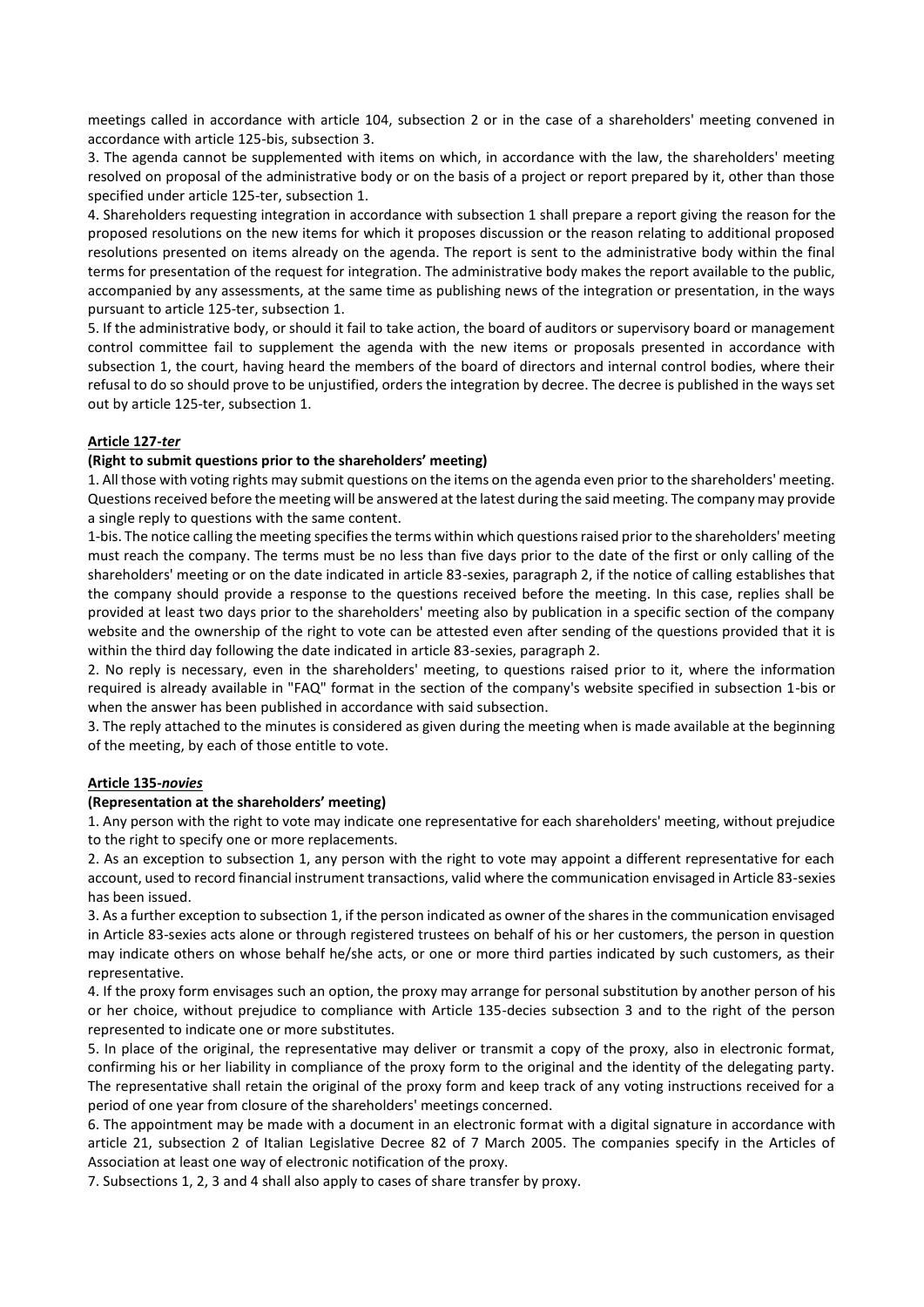8. All of the above without prejudice to the provisions of Article 2372 of the Italian Civil Code. As an exception to article 2372, second subsection of the Italian Civil Code, asset management companies, SICAVs, harmonized management companies and non-EU parties providing collective investment management services may grant representation for more than one shareholders' meeting.

### **Article 135-***decies*

### **(Conflict of interest of the representative and substitutes)**

1. Conferring proxy upon a representative in conflict of interest is permitted provided that the representative informs the shareholder in writing of the circumstances giving rise to such conflict of interest and provided specific voting instructions are provided for each resolution in which the representative is expected to vote on behalf of the shareholder. The representative shall have the onus of proof regarding disclosure to the shareholder of the circumstances giving rise to the conflict of interest. Article 1711, second subsection of the Italian Civil Code does not apply.

2. In any event, for the purposes of this article, conflict of interest exists where the representative or substitute:

a) has sole or joint control of the company, or is controlled or is subject to joint control by that company;

b) is associated with the company or exercises significant influence over that company or the latter exercises significant influence over the representative917;

c) is a member of the board of directors or control body of the company or of the persons indicated in paragraphs a) and b);

d) is an employee or auditor of the company or of the persons indicated in paragraph a);

e) is the spouse, close relative or is related by up to four times removed of the persons indicated in paragraphs a) to c);

f) is bound to the company or to persons indicated in paragraphs a), b), c) and e) by independent or employee relations or other relations of a financial nature that compromise independence.

3. Replacement of the representative by a substitute in conflict of interest is permitted only if the substitute is indicated by the shareholder. In such cases, subsection 1 shall apply. Disclosure obligations and related onus of proof in any event remain with the representative.

4. This article shall also apply in cases of share transfer by proxy.

### **Article 135-***undecies*

### **(Appointed representative of a listed company)**

1. Unless the Articles of Association decree otherwise, companies with listed shares designate a party to whom the shareholders may, for each shareholders' meeting and within the end of the second trading day prior to the date scheduled for the shareholders' meeting, including for callings subsequent to the first, a proxy with voting instructions on all or some of the proposals on the agenda. The proxy shall be valid only for proposals on which voting instructions are conferred.

2. Proxy is conferred by signing a proxy form, the content of which is governed by a Consob regulation. Conferring proxy shall be free of charge to the shareholder. The proxy and voting instructions may be cancelled within the time limit indicated in subsection 1.

3. Shares for which full or partial proxy is conferred are calculated for the purpose of determining due constitution of the shareholders' meeting. With regard to proposals for which no voting instructions are given, the shares are not considered in calculating the majority and the percentage of capital required for the resolutions to be carried.

4. The person appointed as representative shall any interest, personal or on behalf of third parties, that he or she may have with respect to the resolution proposals on the agenda. The representative must also maintain confidentiality of the content of voting instructions received until scrutiny commences, without prejudice to the option of disclosing such information to his or her employees or collaborators, who shall also be subject to confidentiality obligations. The party appointed as representative may not be assigned proxies except in compliance with this article.

5. By regulation pursuant to subsection 2, Consob may establish cases in which a representative failing to meet the indicated terms of Article 135-decies may express a vote other than that indicated in the voting instructions.

### **Article 147–***ter*

### **(Election and composition of the Board of Directors)**

 $\lceil$ ...]

1-*ter* The Statute also stipulates that the division of directors to be elected should be made on the basis of a criterion that ensures a balance between genders The less-represented gender must obtain at least two fifths of the directors elected. This division criterion shall apply for six consecutive mandates. If the composition of the board of directors resulting from the election does not comply with the division criterion provided for in this section, CONSOB shall warn the company concerned to comply with this criterion within the maximum term of four months from the warning. In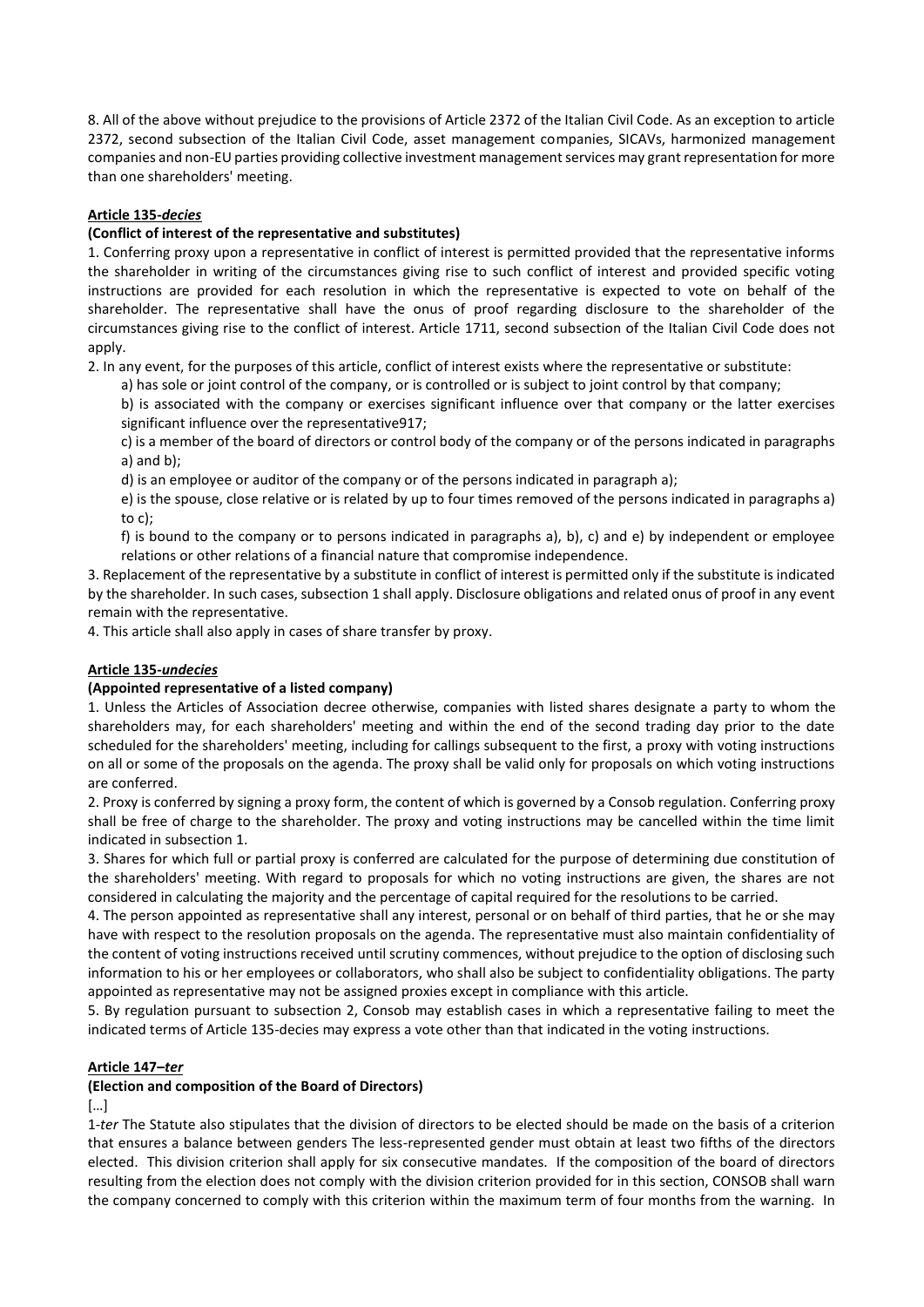the event of non-compliance with the warning, CONSOB shall impose a fine of between Euro 100,000 and Euro 1,000,000, depending on the criteria and methods laid down in its regulations and set a new term of three months for compliance. In the event of further non-compliance with respect to this new warning, the elected members shall lose their position. The statute regulates the methods of drawing up the lists and the cases of replacement during a mandate in order to ensure compliance with the division criterion provided for in this section. CONSOB shall lay down regulations on the infringement, application and observance of the rules on gender quotas, including with reference to the investigation phase and the procedures to be adopted, on the basis of its own regulations to be adopted within six months from the date of entry into force of the rules contained in this section. The rules of this section shall also apply to companies organised according to the monistic system.

[…]

# **Article 148**

### **(Composition)**

1. The Articles of Association of a company shall establish, for the board of auditors:

- a) the number, not less than three, of auditors;
- b) the number not less than two, of alternates.

1-bis. The Articles of Association of the company shall also state that the division of members pursuant to section 1 shall be made in such a way that the less-represented gender shall obtain at least two fifths of the regular members of the board of auditors. This division criterion shall apply for six consecutive mandates. If the composition of the board of auditors resulting from the election does not comply with the division criterion provided for in this section, CONSOB shall warn the company concerned to comply with this criterion within the maximum term of four months from the warning. In the event of non-compliance with this warning, CONSOB shall apply a fine of between Euro 20,000 and Euro 200,000 and set a new term of three months for compliance. In the event of further non-compliance with respect to this new warning, the elected members shall lose their position. CONSOB shall lay down regulations on the infringement, application and observance of the rules on gender quotas, including with reference to the investigation phase and the procedures to be adopted, on the basis of its own regulations to be adopted within six months from the date of entry into force of the rules contained in this section.

[…]

### **PROPOSALS FOR BYLAW AMENDMENTS, RELEVANT RULES**

### **Article 2480-***bis* **Italian Civil Code**

### **(Business management)**

1. The business manager heads up the company and is the person to whom his or her staff report.

2. Any person/entity conducting a business has the duty to establish an organisational, administrative and accounting structure that is appropriate to the nature and size of the business, also in relation to the timely detection of the business crisis and the loss of business continuity, and to act without delay to adopt and implement one of the instruments provided for by the law for overcoming the crisis and recovering business continuity.

### **Article 2380-***bis* **Italian Civil Code**

### **(Corporate Governance)**

1. Business management is performed in compliance with the provisions of Article 2086, subsection two, and is the exclusive responsibility of the directors, who perform the operations necessary for the fulfilment of the business purpose.

2. The Corporate Governance can be entrusted to directors who need not be necessarily shareholders.

3. When governance is entrusted to several people, they constitute the board of directors.

4. Where the Bylaws do not stipulate a number of directors, but only indicate a maximum and minimum number, this number shall be determined by the Shareholders' Meeting.

5. Where the chairman is not appointed by the Shareholders' Meeting, the board of directors shall select one from its members.

### **Article 2436 Italian Civil Code**

### **(Filing, registration and publication of amendments)**

1. The notary who drew up the minutes of the resolution to amend the Bylaws shall request that said resolution be entered in the Business Register, while also filing and attaching any required authorisations, within 30 days after determining that the legal conditions have been fulfilled.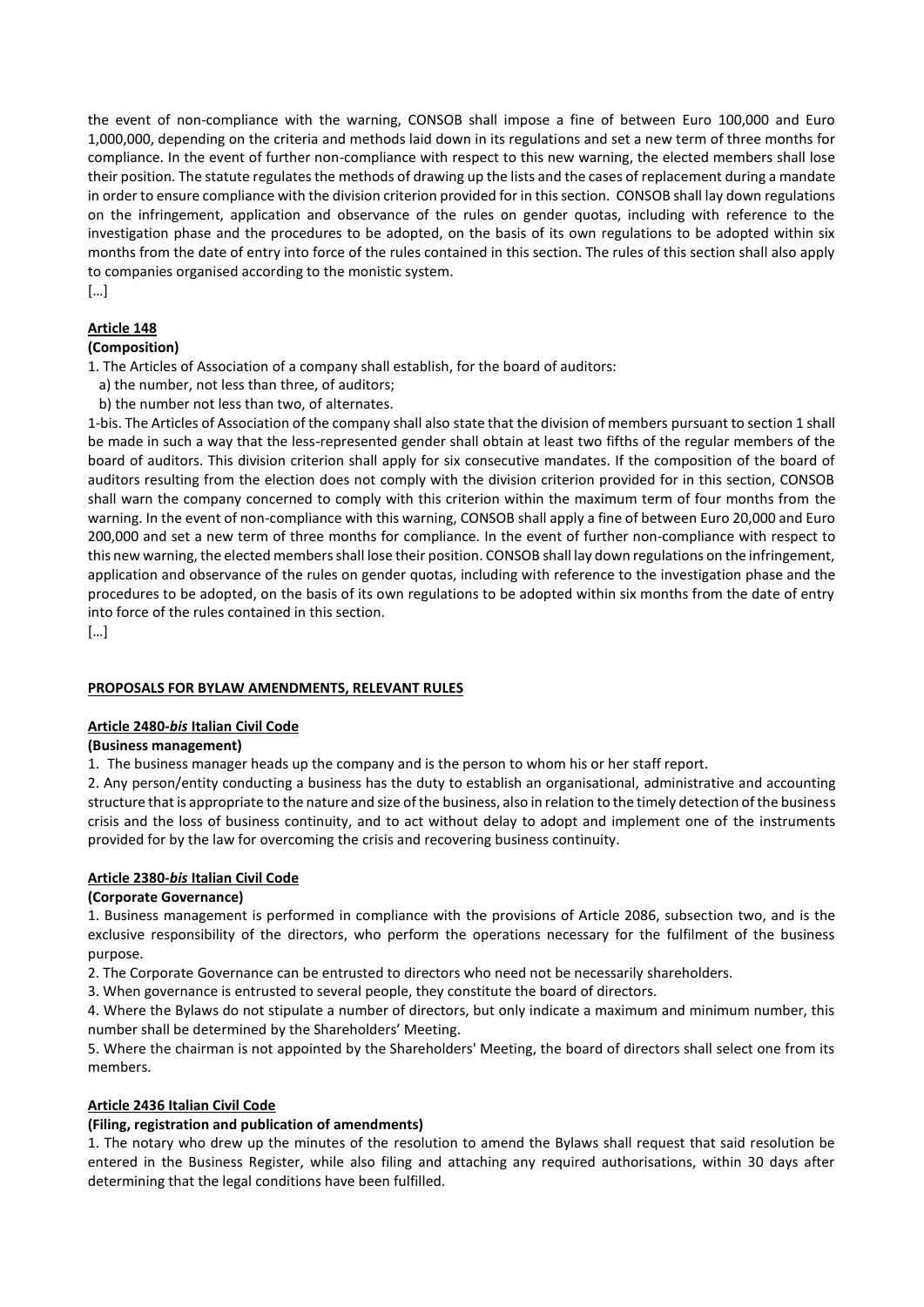2. The Business Register Office shall enter the resolution in the register once the documentation has been deemed formally compliant.

3. Where the notary deems that the legal conditions have not been fulfilled, he/she shall promptly inform the directors thereof and within the time limit set out in the first subsection of this Article in any case. Within the following 30 days, the directors may convene the Shareholders' Meeting in order to take the necessary measures or appeal to the court as referred to in the following subsections; failing this, the resolution shall be rendered definitively ineffective.

4. After determining that the legal conditions have been fulfilled and hearing the public prosecutor, the court shall order that the resolution be registered in the Business Register by decree subject to appeal.

5. The resolution shall not take effect until after its registration.

6. After each amendment to the Bylaws, the complete text in its updated version shall be filed with the Business Register.

# **RIGHT OF WITHDRAWAL**

# **Article 2437 Italian Civil Code**

# **(Right of withdrawal)**

1. Shareholders that do not agree with the resolutions on the following matters have the right to withdraw all or part of their shares:

- a) amendment to the company purpose clause where this enables a significant change in the company's activities;
- b) conversion of the company;
- c) transfer of the registered office abroad;
- d) revocation of the state of liquidation;
- e) removal of one or more grounds for withdrawal laid down under the following subsection or in the Bylaws;
- f) amendment to the criteria for determining the share value in the event of withdrawal;
- g) amendments to the Bylaws in relation to voting or participation rights.

2. Unless otherwise provided for in the Bylaws, shareholders shall have the right to withdraw where they do not agree with the approval of resolutions regarding:

- a) the extension of the time-limit;
- b) the introduction or removal of limitations on the circulation of shares.

3. Where the company is established for an indefinite period of time and the shares are not listed on a regulated market, the shareholder may withdraw by providing at least 180 days' notice; the Bylaws may stipulate a longer period whilst not exceeding one year.

4. The Bylaws of companies that do not have recourse to the risk capital market may provide for additional grounds for withdrawal.

5. The provisions on withdrawal for companies under direction and coordination shall remain unaffected.

6. Any agreement that serves to preclude or render more onerous the exercising of the right to withdraw in the cases laid down in the first subsection of this Article shall be null and void.

# **Article 2437-***bis* **Italian Civil Code**

### **(Terms and procedures for exercising the right to withdraw)**

1. The right to withdraw shall be exercised by registered mail, sent within 15 days from the date the resolution giving grounds for the right is registered with the Business Register, indicating the personal details of the withdrawing shareholder, his/her domicile for receiving communications relating to the process, and the number and category of shares for which the right of withdrawal is being exercised. If the reason giving grounds for the withdrawal is something other than a resolution, the right to withdraw shall be exercised within 30 days of the shareholder becoming aware thereof.

2. Shares on which the right to withdraw is exercised may not be sold and shall be deposited at the Company's registered office.

3. The withdrawal shall not be exercised – and where already exercised shall have no effect – if within 90 days the Company revokes the resolution that gave grounds for the right, or if resolution has been passed to dissolve the company.

# **Article 2437-***ter* **Italian Civil Code**

# **(Criteria for determining share value)**

1. The shareholder shall be entitled to payment of shares for which he/she exercises the withdrawal.

2. The shares' liquidation value shall be determined by the directors after hearing the opinion of the board of statutory auditors and external auditor, taking into account the company's assets and income prospects, as well as any market value of the shares.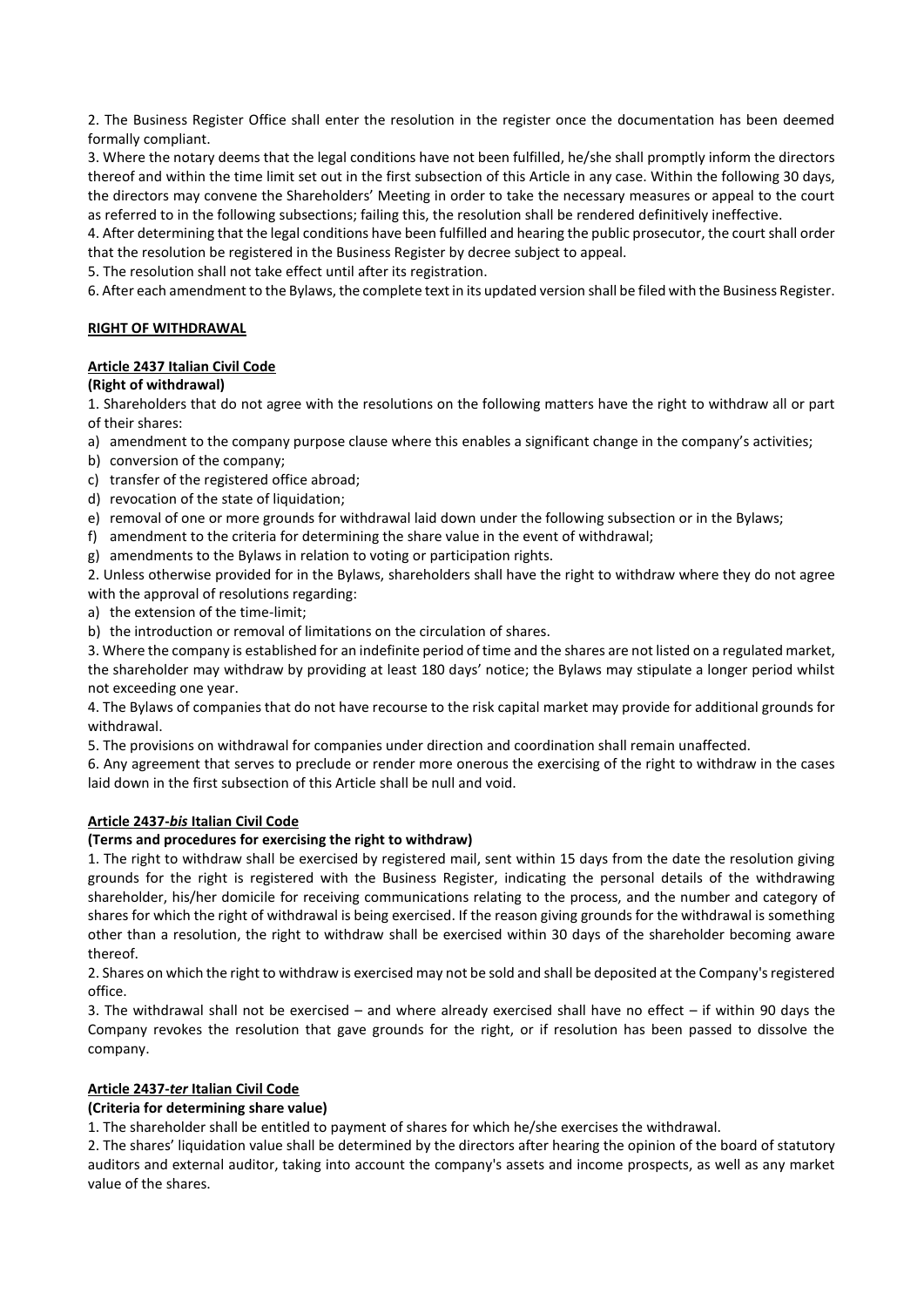3. The liquidation value of shares listed on regulated markets is determined based on the arithmetic average of the closing prices in the six months preceding the publication (or receipt) of the notice convening the meeting whose resolutions provide grounds for the withdrawal. The Bylaws of companies with shares listed on regulated markets may stipulate that the liquidation value be determined in accordance with the criteria laid down in subsections 2 and 4 of this Article, it being understood that in any event, said value may not be lower than the value that would be due when applying the criteria indicated in the first sentence of this subsection.

4. The Bylaws may provide for different criteria for determining the liquidation value, indicating the financial statement asset and liability items that may be adjusted in relation to the values shown in the financial statements, together with the adjustment criteria, as well as any other items that may be subject to asset evaluations.

5. Shareholders have the right to know how the value referred to in the second subsection of this Article is determined within the 15 days preceding the date scheduled for the shareholders' meeting; and each shareholder shall have the right to view and obtain a copy thereof at their own expense.

6. Where a dispute is to be brought at the same time as the declaration of withdrawal, the liquidation value shall be determined within 90 days of exercising the right to withdraw by way of a report sworn by a court-appointed expert, who shall also decide on the costs, at the request of the first requesting party; in such case, the first subsection of Article 1349 shall apply.

# **Article 2437-***quater* **Italian Civil Code**

### **(Liquidation procedure)**

1. The directors offer the withdrawing shareholder's shares as an option to the other shareholders in proportion to the number of shares held. If these consist of convertible bonds, the owners thereof shall also be entitled to the option right, in competition with the shareholders, based on the exchange rate.

2. The option rights offer shall be filed with the Business Register within fifteen days from the final determination of the liquidation value. To exercise the option rights, a period of no less than thirty days from when the offer is filed must be granted.

3. Those exercising the option right, provided they request it at the same time, shall have a pre-emption right for the purchase of shares for which options are not taken up.

4. If the shareholders do not acquire all or part of the withdrawing party's shares, the directors may place the shares with third parties; shares listed on regulated markets shall be placed through an offering on those markets.

5. In the event of a failure to place the shares pursuant to the previous subsections within 180 days from the withdrawal, the withdrawing party's shares shall be redeemed by way of acquisition by the Company, using available reserves, including as an exception to the provisions of subsection 3 of Article 2357.

6. Where reserves are not available, an extraordinary meeting shall be convened to pass resolution on reducing the share capital or on the dissolution of the company.

7. The provisions of subsections 2, 3,and 4 of Article 2445 shall apply to the resolution on reducing share capital; the company shall be dissolved if the opposition is upheld.

### **Article 2437-***quinquies* **Italian Civil Code**

### **(Special provisions for companies with shares listed on regulated markets)**

1. Where the shares are listed on regulated markets, shareholders who do not agree with the resolution entailing the exclusion from listing shall be entitled to withdraw.

### **Article 2437-***sexies* **Italian Civil Code**

### **(Redeemable shares)**

1. The provisions of Articles 2437-ter and 2437-quater shall apply, insofar as compatible, to shares or share categories for which the Bylaws provide for a redemption right for the company or shareholders. In this case, the provisions of Articles 2357 and 2357-bis shall remain in force.

### **Article 2357 Italian Civil Code**

### **(Purchase of treasury shares)**

1. The company may only purchase treasury shares up to the limit of the distributable profits and available reserves as shown in the last duly approved financial statements. Only fully paid-up shares may be purchased.

2. The purchase must be authorised by the Shareholders' Meeting, which shall establish the terms and conditions thereof, indicating the maximum number of shares to be purchased, the duration (not exceeding 18 months) for which the authorisation is granted, and the minimum and maximum price.

3. The nominal value of the shares purchased, as per subsections 1 and 2, by companies having recourse to the risk capital market, may not exceed one fifth of the company's share capital, taking into account also the shares held by subsidiaries.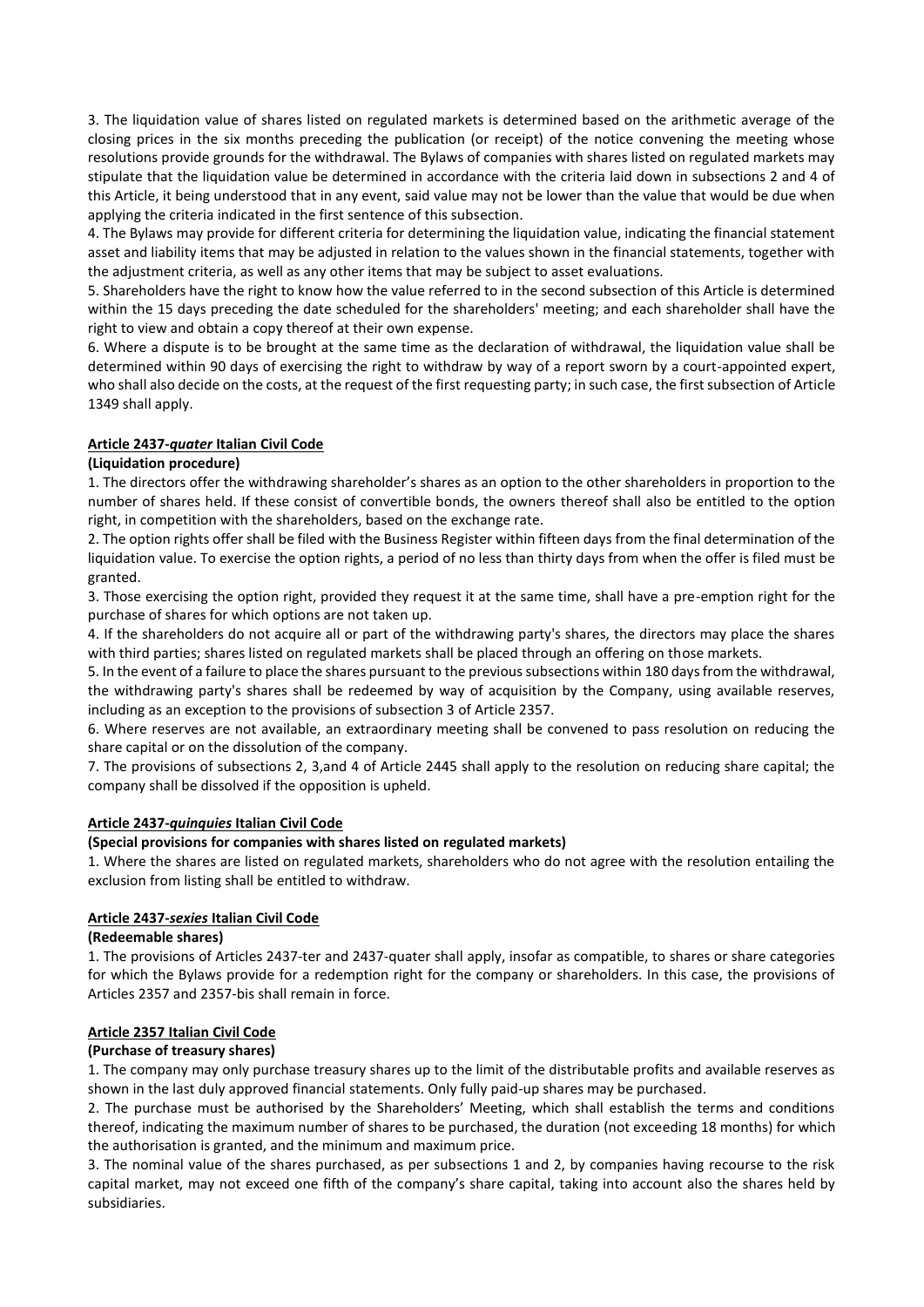4. Shares acquired in violation of the preceding subsections shall be disposed of in a manner to be determined by the Shareholders' Meeting, within one year of their acquisition. Failing which, they shall be cancelled without delay and the share capital shall be reduced accordingly. Should the Shareholders' Meeting fail to take said action, the directors and statutory auditors shall request a court-ordered capital reduction as per the procedure laid down in subsection 2 of Article 2446.

5. The provisions of this Article shall also apply to purchases made through trust companies or intermediaries.

# **Article 2357-***bis* **Italian Civil Code**

### **(Special cases for the purchase of treasury shares)**

1. The limitations contained in Article 2357 shall not apply when treasury shares are purchased:

- 1) in execution of a Shareholders' Meeting resolution to reduce capital, implemented by way of redemption and cancellation of shares;
- 2) free of charge, provided that the shares are fully paid up;
- 3) as a result of a universal succession, merger or demerger;
- 4) as part of an enforcement to settle a company claim, provided that the shares are fully paid up.

2. Where the nominal value of treasury shares exceeds the limit of one fifth of the capital as a result of purchases made pursuant to points 2), 3) and 4) of the first subsection of this Article, the penultimate subsection of Article 2357 shall apply to the excess amount; however, the disposal must take place within a time limit of three years.

### **ITALIAN DECREE-LAW No 21 of 15 March 2012, converted with amendments by Law No. 56 of 11 May 2012 (in Official Journal No. 111 of 14/05/2012)**

**Rules on special powers over ownership structures in the defence and national security sectors, as well as activities of strategic importance in the energy, transport and communications sectors. (12G0040) (Official Journal General Series No. 63 of 15-03-2012)**

### **Article 2**

### **(Special powers relating to strategic assets in the energy, transport and communications sectors)**

1. One or more decrees of the Italian President of the Council of Ministers – adopted on the proposal of the Italian Minister for the Economy and Finance, the Minister for Economic Development and the Minister for Infrastructure and Transport, in agreement with the Interior Minister and Minister for Foreign Affairs, as well as the Ministers responsible for each sector – establish the networks and plants, assets and relations of strategic importance for the energy, transport and communications sectors. Said decrees shall be updated at least every three years.

2. Any resolution, act or transaction, adopted by a company which holds one or more assets identified pursuant to subsection 1, which has the effect of changing the ownership, control or capacity to dispose of the assets themselves or of changing their destination, including resolutions of Shareholders' Meetings or administrative bodies on merging or demerging the company, transferring the registered office abroad, transferring the company or its branches holding said assets, or putting said assets up as collateral, shall be notified by the company to the Italian Presidency of the Council of Ministers within 10 days and, in any event, prior to its implementation. Resolutions passed by the Shareholders' Meeting or the administrative bodies concerning the transfer of subsidiaries holding the aforementioned assets shall be notified under the same terms.

[…]

### **LEGISLATIVE DECREE no. 93 of 1 June 2011**

**Implementation of Directives 2009/72/EC, 2009/73/EC and 2008/92/EC concerning common rules for the internal market in electricity, natural gas and a Community procedure to improve the transparency of gas and electricity prices charged to industrial end-users, and repealing Directives 2003/54/EC and 2003/55/EC. Title II**

**NATURAL GAS MARKET**

### **Article 19**

### **(Separation of the owners of transmission systems and transmission system operators)**

1. Vertically integrated undertakings that intend to comply with Article 9 of Directive 2009/73/EC, proceeding with the ownership unbundling of transmission system Operators, are required to abide by the following rules: a) an undertaking which owns a transmission system must act as transmission system Operator; b) the same natural or legal person or persons may not, directly or indirectly, exercise control over an undertaking engaged in production or supply of natural gas or electricity and at the same time, directly or indirectly, exercise control or exercise any right over a natural gas or electricity transmission system operator or over a natural gas or electricity transmission system; c) the same natural or legal person or persons may not appoint members of the supervisory board, the administrative board or bodies legally